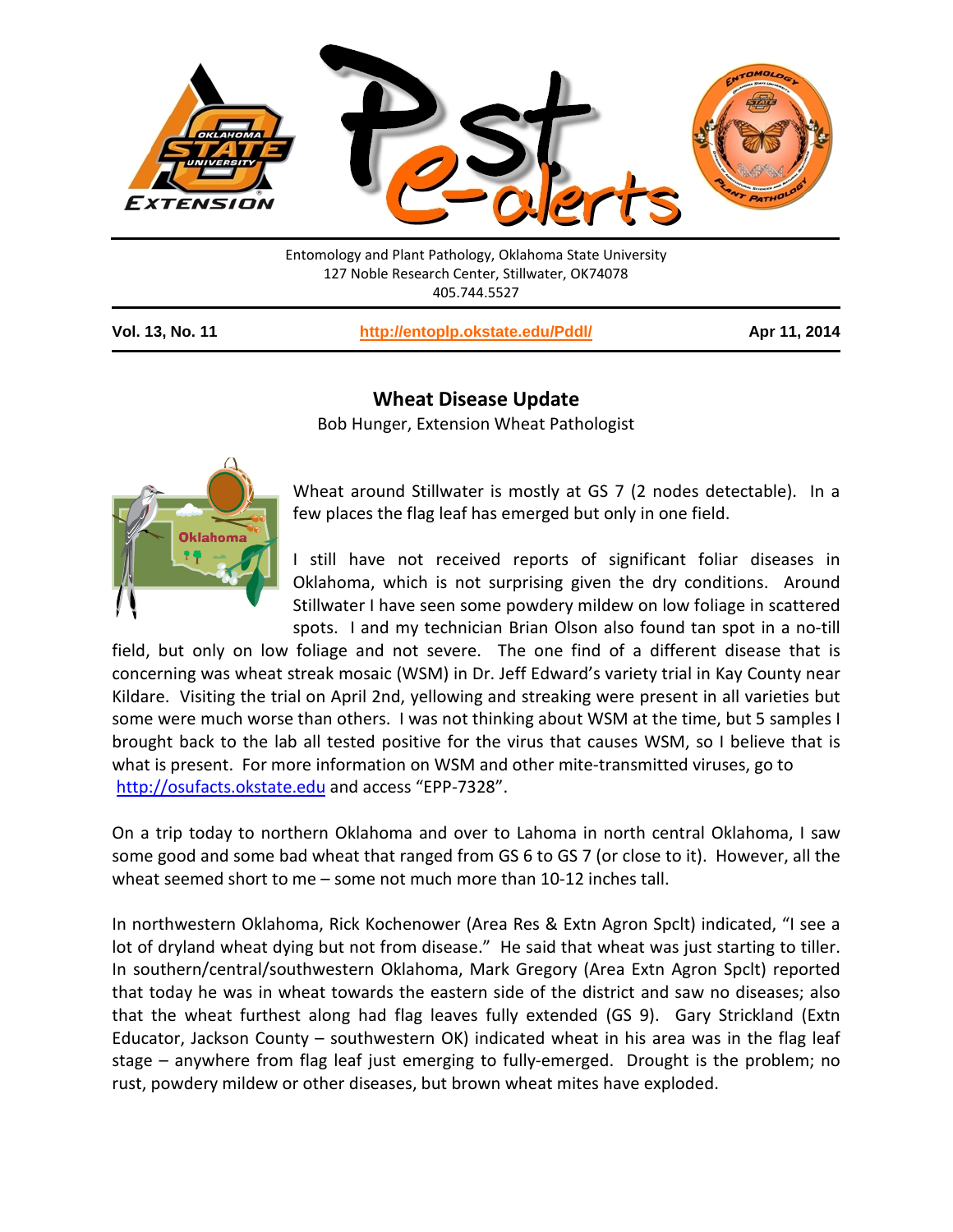



(Above) Wheat streak mosaic in wheat.

(Left) Wheat streak mosaic virus in variety trial in northern Oklahoma - April 2, 2014.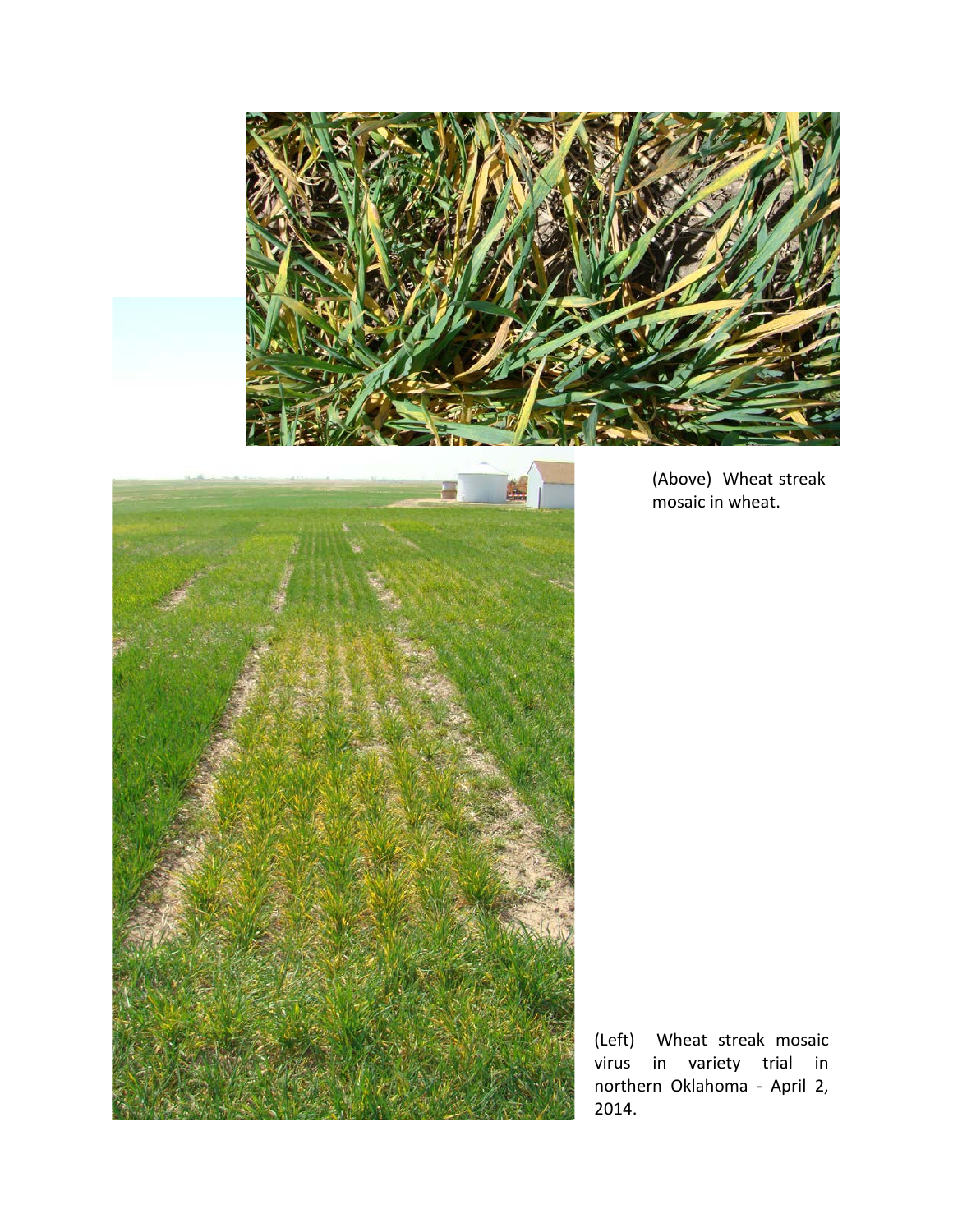**Texas (southern):** Dr. Amir Ibrahim (Prof, Small Grains Breeding and Genetics, Texas A&M University) 9-Apr-2014:

Wheat rust conditions at Castroville, TX - Wheat looks very good here and most of it is at the ripening stage. We have been applying a  $\frac{1}{2}$  of irrigation per week for the past two weeks. We may put another  $\frac{1}{2}$  next week, depending on the conditions. The morning fog at this location is also keeping the rust going.



Wheat stripe rust (*P. striiformis*): This week provided an opportunity for taking notes on infection type and severity of wheat stripe rust. Evidence points to a milder repeat of 2012 virulence that attacked 'TAM 111', 'Garrison' and other HRW. There is no indication of Yr17 vulnerability, which seemed as a one-time incident that took place in 2010. Stripe rust is up to 70S on susceptible 'Patton'. We don't expect infection types to be distinguishable next week but ratings for green leaf area duration can be taken. A lot of guessing has to be made, though, as both *P. striiformis* and *P. triticina* have been competing for the upper leaf surfaces. The former has started to dry up and newer infections are not likely. This does not overrule establishment farther north of here where conditions are conducive. 'Armour' received a 40 S rating at this site, but 'Redhawk' looks very vulnerable with a rating 50S on the flag leaf and homogenous spread across the plot.

Wheat leaf rust (*P. triticina*): While stripe rust infections are fading, leaf rust is now moving into the flag leaves of susceptible wheat. I have rated TAM 112 as 15S (FL) today. We have good diversity of races, but the Lr24 virulence is moving faster as evidenced by the rating of 60S on the flag leaves of 'Jagalene' as opposed to Lr17, Lr39, and Lr41. We plan to come back here on April 21st to take notes on leaf rust, tag plants, and make selections.

**Texas (con't.)**: Dr. Ron French (Ast Prof, Extn Plant Pathologist, Texas A&M AgriLife Extn Service) 10-Apr-2014: I have spent many of the last 14 days traveling the Northern Central part of the state, from Wichita Falls (right along the Oklahoma border) and towards Amarillo (220 miles NW of Wichita Falls), and From Amarillo down to the Plainview area (70 miles south) and the Lubbock area (120 miles south of Amarillo). I have not seen any rust at all in commercial fields. Visual observation but also sampled just in case rusts were latent and not quite rupturing the epidermal tissue. No reports of there being any rusts from consultants as well.

From what I have gathered from consultants, there is/has been stripe rust as far north as Waxahachie, TX (Ellis County), 30 miles south of Dallas. Other locations with stripe rust are around Elgin, TX (Bastrop and Travis Counties, approximately 25 miles East of Austin, TX) and Taylor, TX (Williamson Co, approximately 25 miles south of Austin and approximately 75 miles West of College Station).

As far as leaf rust is concerned, these and other locations in that area have also had leaf rust, and in varieties such as Greer, Cedar, and Coronado. Low levels but enough to warrant sprays as much of that crop is fully headed. In some locations, 7-10 before getting into the milk stage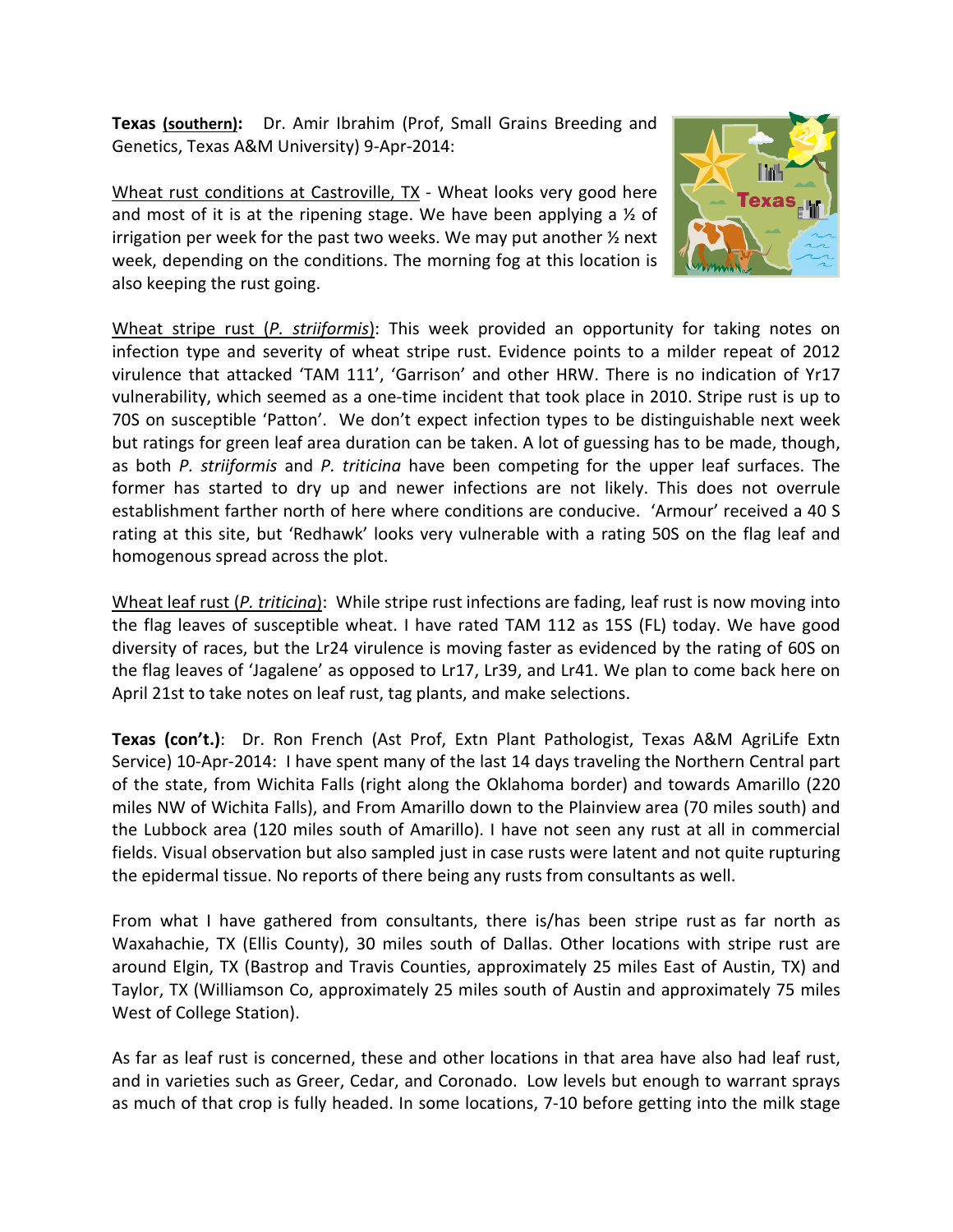for Cedar. I have also been told that Fannin had low levels of rust, something out of the usual. I need to confirm which rust it is (leaf or stripe). We are a bit behind other years where we have seen leaf rust by late March/early April as far north as Wichita Falls (a few miles from the Oklahoma border) and early April for stripe rust, North and Northeast of Dallas and close to the Oklahoma border. With temperatures expected to be in the high 80s and low 90s Fahrenheit in the Texas High Plains sometime this weekend but lower next week but with little to no rain, disease pressure is still not there (humidity-wise) although common heavy winds could bring inoculum our way.

**Texas (northern – blacklands area north of Dallas)**: Jim Swart (IPM, Texas A&M AgriLife Extension 31-Mar-2014: Wheat is rapidly recovering from the hard freeze we received in early March. Winterkill does not appear to be an issue in any of the commercial varieties planted across the region, but some early maturing varieties in our research plots were damaged by the freeze. Wheat planted in October is jointed (Feekes 6), and some plants are in Feekes 7 (two nodes above the ground). Wheat planted in November is just beginning to joint. We have identified a few bird cherry oat aphid infestations in central and southern Hunt County, but most of the area wheat crop has very low numbers of aphids (greenbug and bird cherry oat aphids). We have not observed any stripe or leaf rust yet.



**Louisiana:** Trey Price (Field Crops Pathologist LSU Ag Ctr, Winnsboro, LS) 31-Mar-2014: There's really not much to report at the moment in Louisiana. Steve spotted leaf rust at Ben Hur Research Station in Baton Rouge a couple of weeks ago, and incidence and severity were low. I'm unsure of the current status. We have stripe rust developing in GACT7, a susceptible variety, at the Dean Lee Research Station in Alexandria. Incidence and severity were less than 1% last week. In Winnsboro, there are no rust issues on wheat or oats at the moment.

Low incidence and severity of leaf and stripe rust at Crowley (Rice Station, Southwest Louisiana).

**Georgia:** Dan Bland (Crop & Soil Dept, Univ of Georgia-Griffin) 3-Apr-2014: We were down visiting our nursery in Plains, GA yesterday and found a lot of leaf rust in a strip of wheat planted about 2 months earlier than the recommended date for the purpose of spreading hessian fly to a small replicated test. This is done every year so that David Buntin can get pupa and larva counts on the state variety test. We normally see leaf rust in this area especially if the strip planted is susceptible. This year Jerry Johnson says it's the most he's ever seen



for this time of year. We also saw leaf rust on the lower leaves of the most susceptible lines in another test about 300 yards away. Leaf rust also has been reported in southeast Georgia. Plains is in southwest Georgia.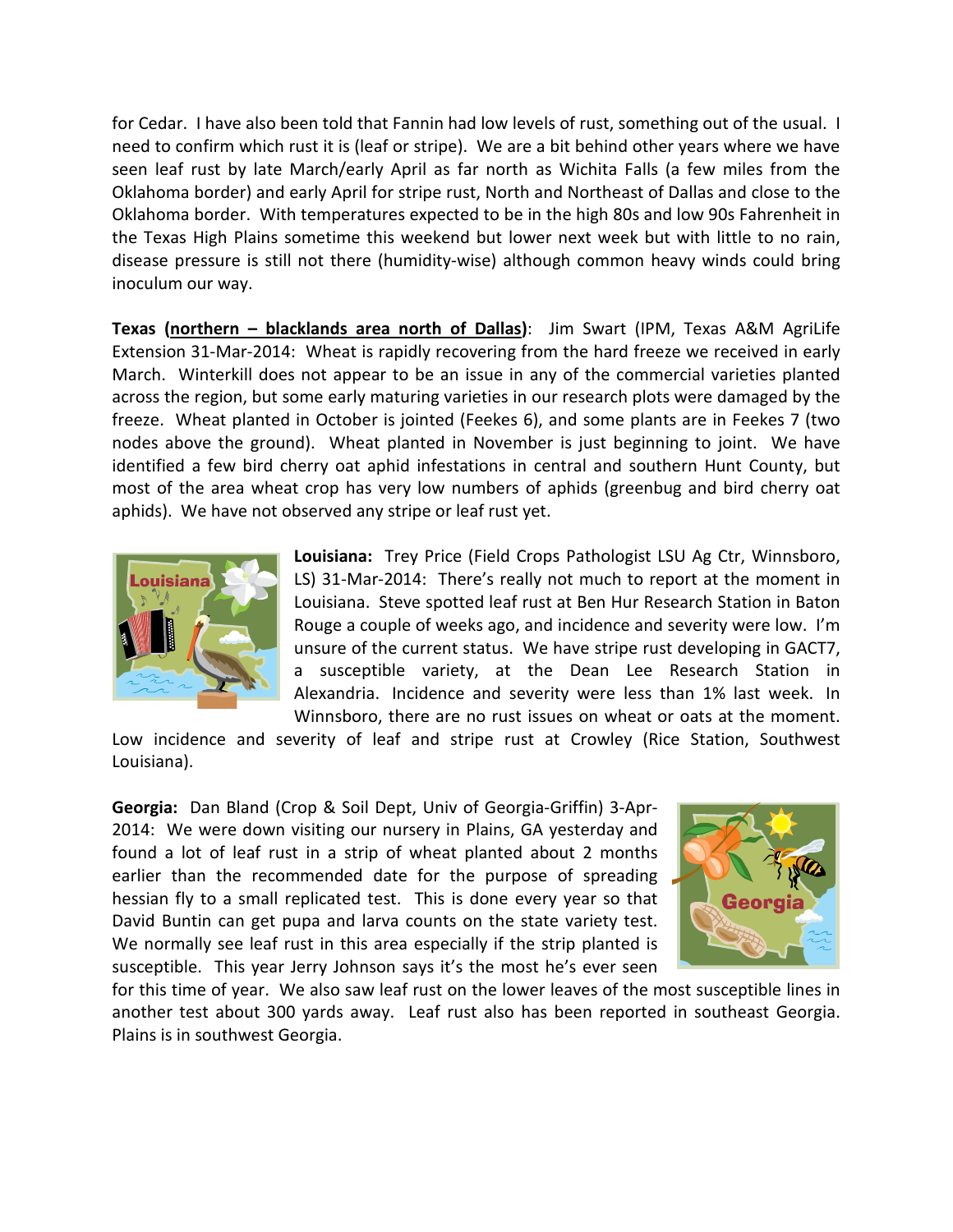

Valley.

**Oregon:** Dr. Michael Flowers (Extension Cereal Specialist, Oregon State University, Corvallis, OR) 3-Apr-2014: After I sent out the note yesterday, reports have been coming in from both the north and south Willamette valley about stripe rust. Currently there are reports of stripe rust found on Goetze, Kaseberg, Sy Ovation and Tubbs 06. It appears that maybe we were not as lucky as hoped and that stripe rust did overwinter in some fields throughout (north and south) Willamette

## **Effects of Drought on Insect Pests**

\_\_\_\_\_\_\_\_\_\_\_\_\_\_\_\_\_\_\_\_\_\_\_\_\_\_\_\_\_\_\_\_\_\_\_\_\_\_\_\_\_\_\_\_\_\_\_\_\_\_\_\_\_\_\_\_\_\_\_\_\_\_\_\_\_\_\_\_\_\_\_\_\_\_\_\_\_\_

Eric Rebek, Extension Entomologist

I often get asked about the effects of drought (or cold winters) on insect pests. My tongue-incheek response is always "Well, let me consult my crystal ball". My implied message is that forecasting pest development from one year to the next is an extremely difficult and risky endeavor. Indeed, I believe firmly that predicting the weather is an easier task, and we all know how imprecise weather forecasts can be. Long-term predictions of pest activity are risky because the livelihood of many growers is riding on my pest management recommendations. Also, I am not in the business of recommending any pest control measure that turns out to be unnecessary and potentially costly. So, I err on the side of caution and recommend a "waitand-see" approach, which requires frequent scouting for pests and plant damage (monitoring)

during critical stages of crop development. Monitoring is an essential component of integrated pest management (IPM) that should be practiced regardless of prevailing weather patterns.

The effect of drought on all critters, not just insects, is complex and depends on many factors. These factors can be grouped into two general categories: bottom-up and top-down effects. Bottom-up effects are those resulting



from aspects of the host plant that are fed upon by herbivorous insects. In general, insects that feed on plants do not fare well because their host plants become stressed, wither, and eventually die if they are not under constant care during a drought. On the other hand, stressed plants tend to be more attractive to many insect pests, so there may be an initial surge in the pest population when the effects of drought initially develop. This is well documented for wood-boring insects, for instance. And some arthropod pests such as spider mites thrive in hot, dry conditions.